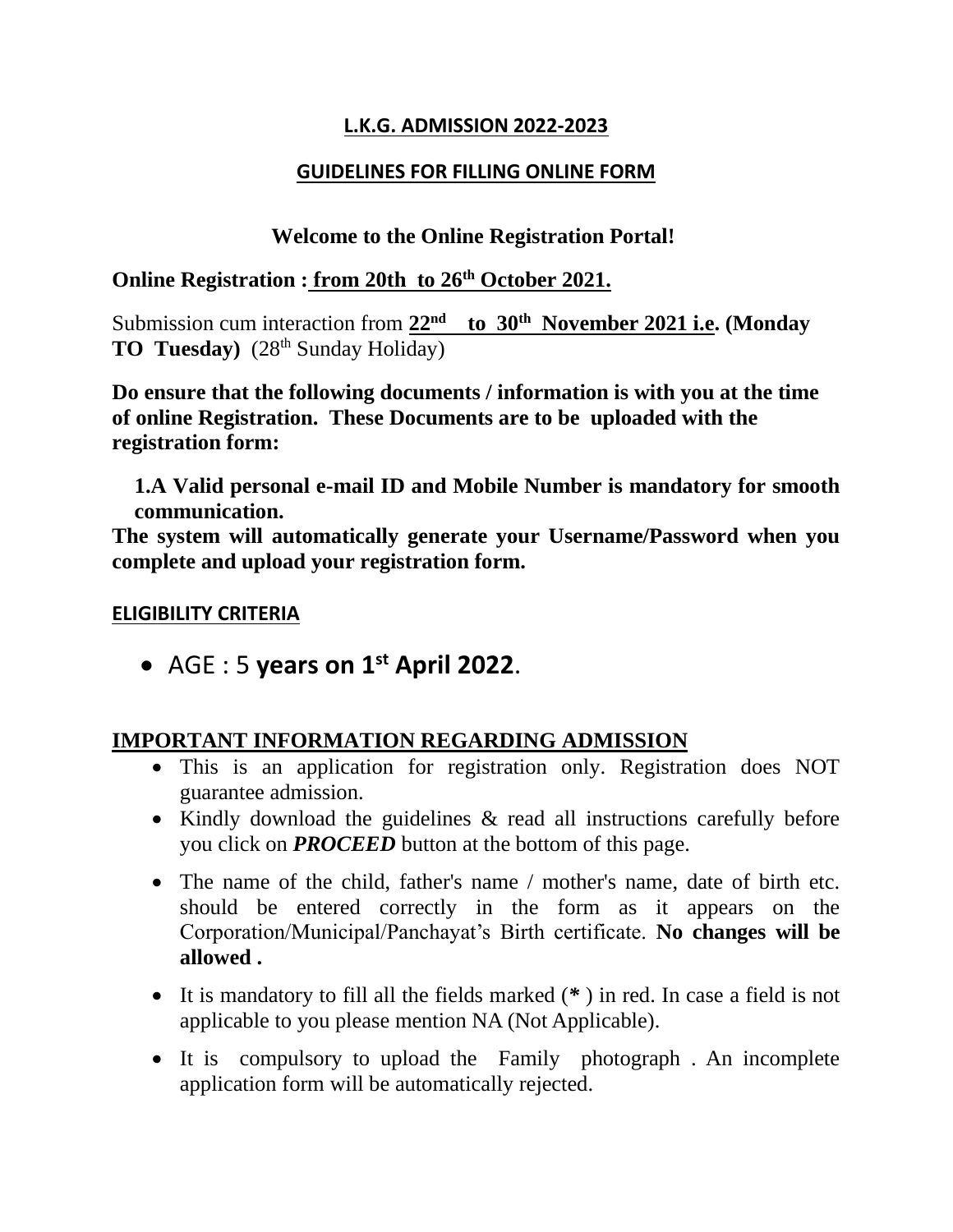- After completing the form, click on *'Submit'* button, You will receive your *USER ID* and *PASSWORD* through an SMS and e-mail on your registered mobile/email id.
- The *USER ID & PASSWORD* should be preserved by the parent to check the online admission status of the applicant.
- The system will direct you to pay the Application Form Fee of Rs. 500/ online, by using Debit, Credit & Net banking. After you have made the payment online, the system will generate a payment acknowledgement receipt and the PDF of the duly filled in Application Form.
- You are required to take a print out of the Acknowledgement Receipt and the Application Form on a White A4 size paper in a Portrait format and submit the application form with supporting documents to the school within the permissible date.
- You are required to retain a copy of the acknowledgement receipt as well as the form for future correspondence.
- **Selection**: The Management of the school reserves the rights of admission or rejection and is not bound to give any reason to particular candidate.
- Parents whose wards are already studying in this school attach a photocopy of the( ID Card/Fee Book/latest Report Card), sibling studying in another school will not be considered.
- **The School does not provide any transport facility.**
- **Caution :** The school does not accept any donation for admission. Parents should be aware of third parties collecting money on behalf of the school and making false claims of procuring admission. If the parents enter into any transaction with such parties, they will be doing so at their own risk and the school shall not be responsible for it.

# **Attach the self –attested photo copy of the following documents (Produce the original at the time of admission).**

1. Birth Certificate of the child issued by Municipal Complex.(Hospital certificate will not be accepted).

- 2.In the case of Catholics, Birth Certificate & Baptism Certificate.
- 3.Recent passport size photograph (coloured) of the child.

4.Proof of Residence: - any one of the following.

❖ Voter I. Card (EPIC) of the parents.